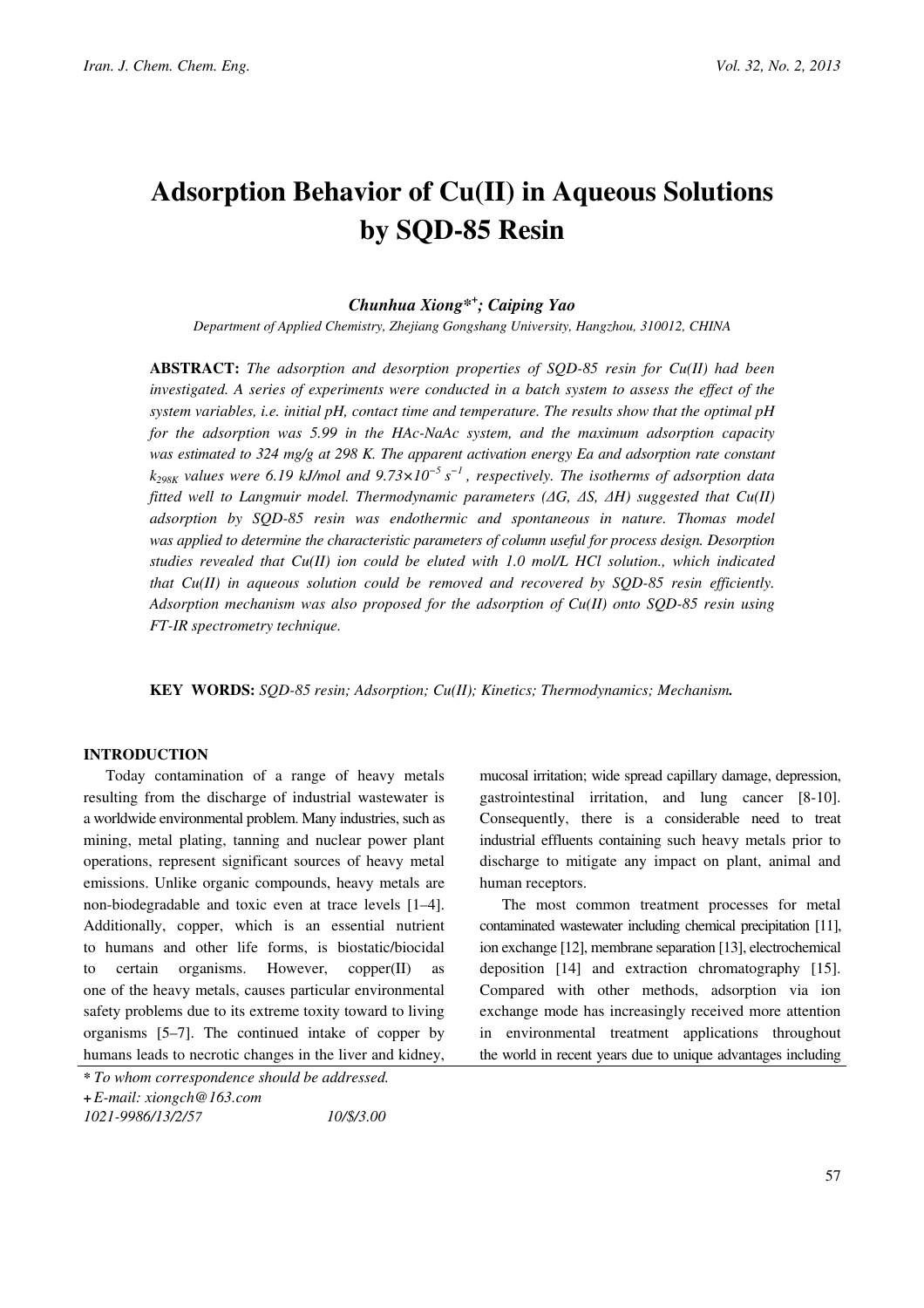simplicity, rapidity, short analysis time, low cost and low consumption of organic solvents, high enrichment factor and easier recovery of analyze and extractant [16–19]. SQD-85 macroporous weak acid resin is a polymeric material containing a functional group (–COOH). It not only has proton which can exchange with cation, but also oxygen atom that can coordinate directly with metal ions. Its principal characteristics are great chemical and physical stability, high exchange capacity and good ability of regeneration so it can be very suitable to remove heavy metals from water and industrial wastewater. Moreover, it is cheaper comparing with imported resins as well widely available as it is commercially produced.

In this work, adsorption behavior of  $Cu(II)$  in aqueous solutions by SQD-85 resin using batch and column methods has been investigated. Some factors affecting adsorption, such as initial pH of solution, contact time and temperature were examined. Kinetics and isotherm adsorption experiments were carried out. Thermodynamic parameters of adsorption for Cu(II) ion were calculated. The Thomas model was applied to experimental data obtained from column experiments. The resin was also characterized with FT-IR spectroscopy. The experimental results may provide important information for the removal of Cu(II) ion from aqueous solutions in the environmental protection.

# EXPERIMENTAL SECTION

## Apparatus

The Cu(II) was determined with Shimadzu UV-2550 ultraviolet–visible spectrophotometer. SQD-85 resin dosage was measured by electronic balance of Sartorius BS 224S. Mettler Toledo delta 320 pH meter was used for measuring pH. The sample was shaken in the DSHZ-300A and THZ-C-1 temperature constant shaking machine. The IR spectrum was detected on Nicolet 380 FT-IR spectrometer. The water used in the present work was purified using Mol research analysis-type ultra-pure water machine.

## **Materials**

SQD-85 resin was supplied by Jiangsu Suqing Co., Ltd. and the properties were shown in Table 1. The standard stock solutions were prepared by dissolving an appropriate amount of CuSO<sub>4</sub>.5H<sub>2</sub>O. HAc–NaAc with pH 3.02 $\sim$ 6.76 and KOH–Na<sub>2</sub>B<sub>4</sub>O<sub>7</sub> with pH 10.00 buffer

| <b>Items</b>                     | Properties                  |  |  |
|----------------------------------|-----------------------------|--|--|
| Resin                            | macroporous weak acid resin |  |  |
| Functional group                 | $-COOH$                     |  |  |
| Structure                        | <b>Macroporous</b>          |  |  |
| Containing moisture $(\%)$       | $45 - 50$                   |  |  |
| Wet superficial density $(g/mL)$ | $0.70 - 0.80$               |  |  |
| True wet density (g/mL)          | $1.10 - 1.20$               |  |  |

Table 1: General description and properties of SQD-85 resin.

solutions were prepared from the NaAc, HAc,  $Na<sub>2</sub>B<sub>4</sub>O<sub>7</sub>$ and KOH solutions. The chromophoric reagent of 0.1% 4-(2-pyridylazo)resorcinol (PAR) solution was obtained by dissolving 0.1000 g PAR powder into 100 mL 95% ethanol solution. All other chemicals were of analytical grade and purified water was used throughout.

### Adsorption experiments

Experiments were run in a certain range of pH, temperature, contact time as well as adsorption isotherms. The operations for the adsorption and desorption of  $Cu(II)$ were carried out in batch vessels and glass columns.

Batch experiments were performed under kinetic and equilibrium conditions. A desired amount of treated SQD-85 resin was weighed and added into a conical flask, in which a desired volume of buffer solution with pH 5.99 was added. After 24 h, a required amount of standard solution of Cu(II) was put. The flask was shaken in a shaker at constant temperature and rotation speed. The upper layer of clear solution was taken for analysis until adsorption equilibrium reached. The procedure of kinetic tests was identical to that of the equilibrium tests. The aqueous samples were taken at preset time intervals and the concentrations of Cu(II) were similarly measured.

The dynamic adsorption was taken in a glass column. Continuous packed bed studies were performed in a fixed bed mini glass column  $(\Phi3$  mm $\times300$  mm) with SQD-85 resin and filled with the Cu(II) solution. At the bottom of the column, a stainless sieve was attached followed by a layer of cotton wool. The particles were dropped in from the top of the column. Time taken by the particles to travel a distance of resin column in vertical direction was noted. The Cu(II) solutions at the outlet of the column were collected at regular time intervals and the concentrations of Cu(II) were measured. The column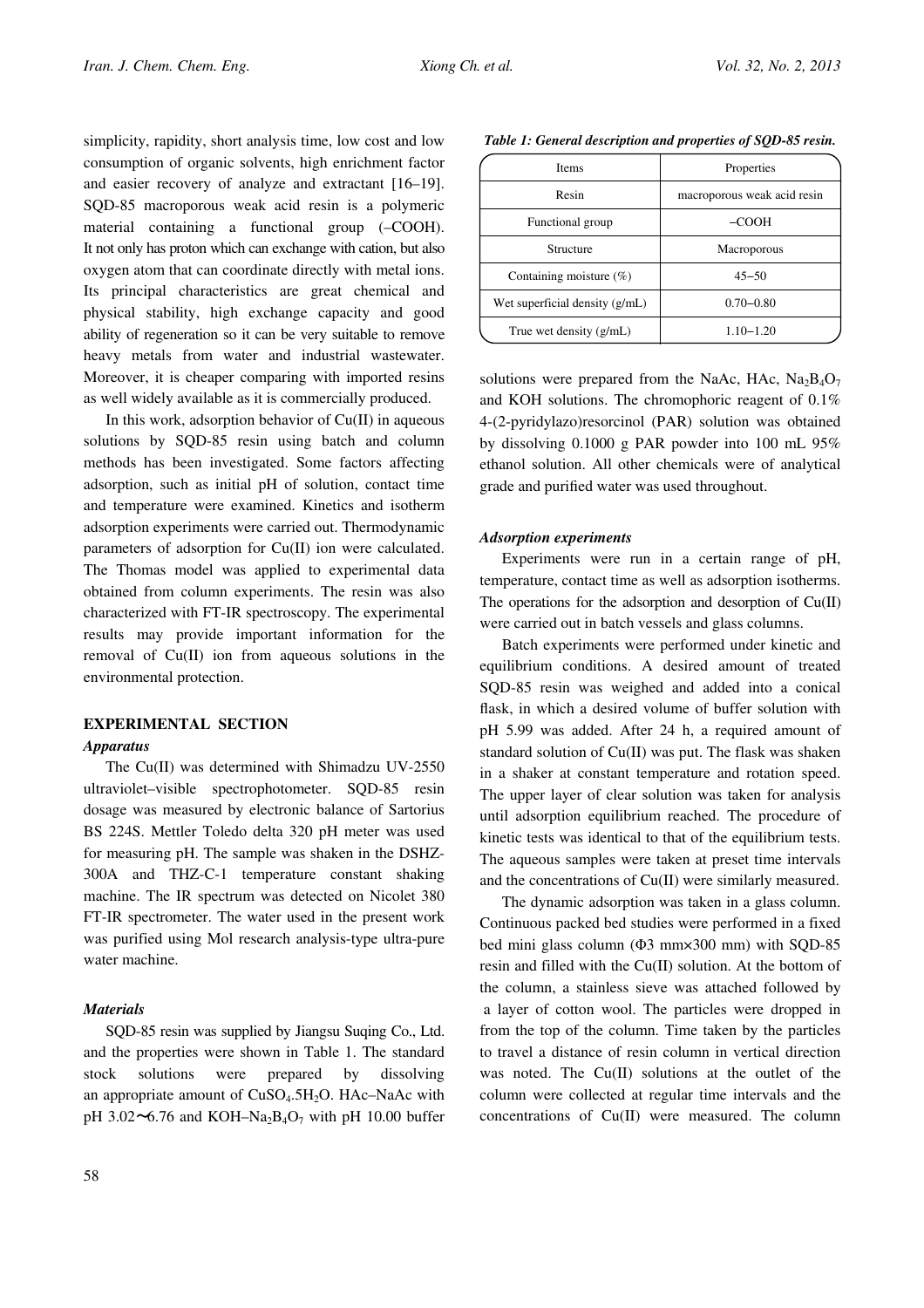studies were performed at the optimum pH value determined from batch studies and at a constant temperature of 25°C to be representative of environmentally relevant conditions.

### Analytical method

A solution containing a required amount of  $Cu(II)$ was added into a 25 mL colorimetric tube, and then 1mL colour reagent of 0.1%PAR-ethanol solution and 5mL with KOH–Na<sub>2</sub>B<sub>4</sub>O<sub>7</sub> buffer solutions pH 10.00 were added. After the addition of purified water to the mark of the colorimetric tube, the absorbency was determined in a 1 cm colorimetric vessel at wavelength of 493 nm and compared with blank test. The adsorption capacity (Q, mg/g) and distribution coefficient (D, mL/g) were calculated with the following formulas:

$$
Q = \frac{C_0 - C_e}{W} V
$$
 (1)

$$
D = \frac{C_0 - C_e}{W \cdot C_e} V
$$
 (2)

where  $C_0$  is initial concentration in solution (mg/mL), Ce is equilibrium concentration in solution (mg/mL), V is solution volume of solution (mL), W is resin dry weight (g).

# RESULTS AND DISCUSSION Influence of  $pH$  on the distribution coefficient for  $Cu(II)$

The pH of the metal ion solution is one of the most important factors in the whole adsorption process and particularly on the adsorption capacity [20]. Since it influences the solution chemistry of the heavy metals (i.e. hydrolysis, complexation redox reactions, and precipitation) also strongly influence the speciation and the adsorption availability of the heavy metals.

The Fig. 1 shows the effect of the solution pH on the adsorption of Cu(II) at 298K, for an initial concentration of 10mg/30mL. As seen from Fig. 1, the distribution coefficient for  $Cu(II)$  ion was the highest when pH was 5.99 with HAc– NaAc and decreased by either raising or lowering pH under the experimental condition. This can be explained by the fact that at low pH, an excess of  $H^+$  compete effectively with  $Cu(II)$  for bonding sites, resulting in a lower  $Cu(II)$  recovery. The percentage of ion exchange decreased when the pH was increased above 5.99 owing to the formation of Cu(II) precipitation at higher pH values [21]. Therefore, pH 5.99 was chosen for the adsorption of Cu(II) ions to avoid the formation of Cu(II) hydroxide which will affect the adsorption by the SQD-85 resin.



Fig. 1: Influence of  $pH$  on the distribution coefficient of  $Cu(II)$ , resin 15.0 mg,  $[Cu^{2+}]_0=10.0$  mg/30.0 mL, T = 298 K, 100 rpm.

Although direct comparison of SQD-85 resin with other sorbent materials is difficult, owing to the different applied experimental conditions, it was found, in general, the adsorption capacity of SQD-85 resin for Cu(II), using equilibrium experiments, determined to be around 324 mg/g, is higher than already reported in literature [22–27]. The values of adsorption properties of Cu(II) in different sorbents used in the literature with the sorbent of the present study are summarized in Table 2. It may be observed that the uptake of Cu(II) on SQD-85 resin is greater than some other sorbents.

# Determination of adsorption rate constant and apparent activation energy

The adsorption kinetics of Cu(II) ions onto SQD-85 resin has been investigated for a metal ions concentration of 10.0mg/30.0mL with 15.0mg SQD-85 resin at different temperature. At predetermined intervals, aliquots of 0.2mL solution were taken out for analysis and the concentration of metal ion was determined. After the remains kept constant and volume was corrected, a series of data were obtained (Fig. 2)

From Fig. 2 it is clear that the removal amount of metal ions increased rapidly during the few hours, and then increased slowly until the equilibrium state was reached within 15h. A further increase in contact time had a negligible effect on the removal amount. The initial adsorption rate was very fast may be due to the existence of greater number of resin sites available for metal ions adsorption. As the remaining vacant surface sites decreasing, the adsorption rate slowed down due to formation of repulsive forces between the metals on the solid surface and in the liquid phase.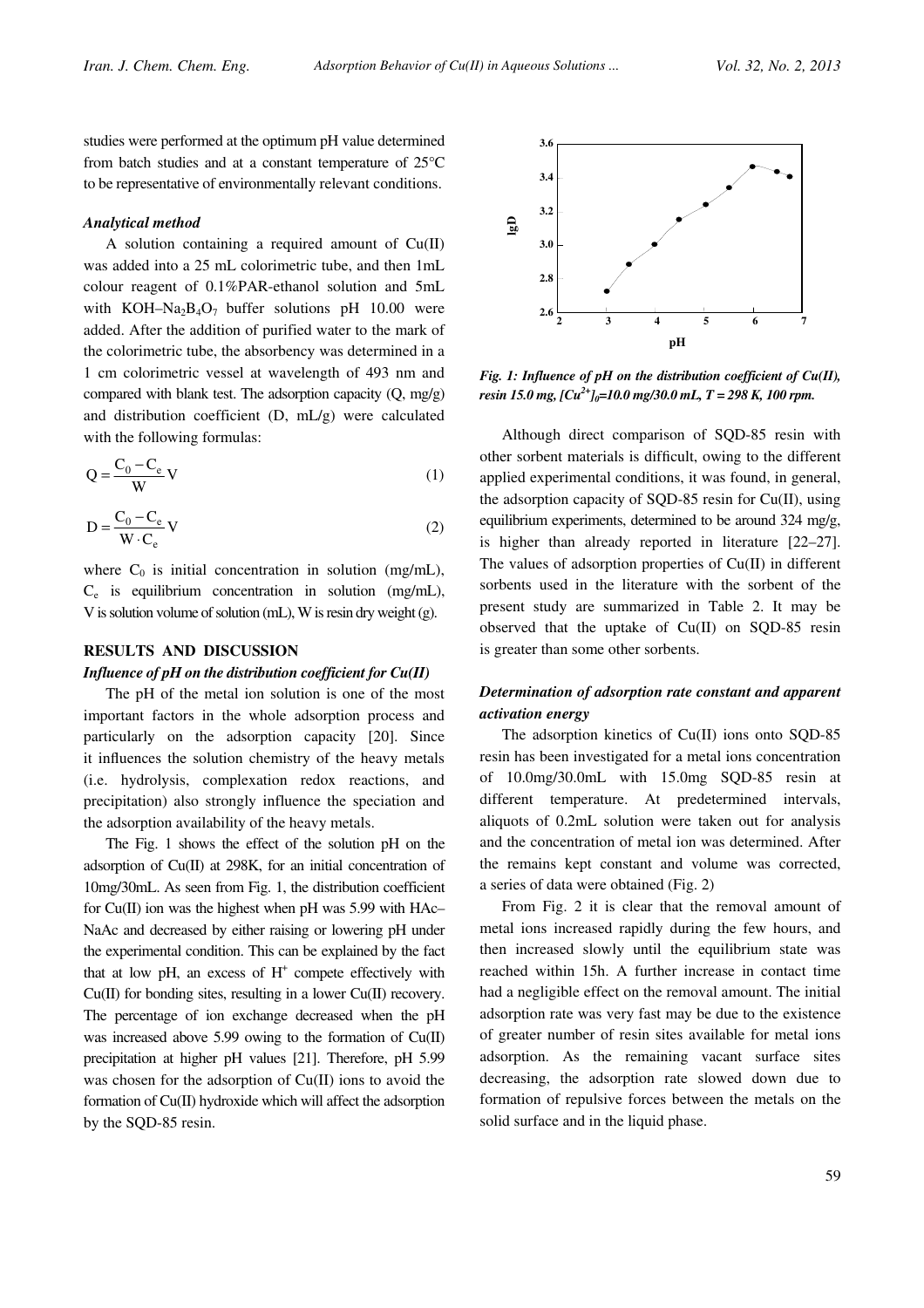Table 2: Comparison of Cu(II) adsorption on SQD-85 resin and other sorbents.

| Sorbent                      | Qmax(mg/g) | Reference      |
|------------------------------|------------|----------------|
| H-ePAN Fiber Mats            | 31.3       | $[22]$         |
| Undaria pinnatifida          | 38.82      | $[23]$         |
| <b>PTFE Selective Resin</b>  | 39.84      | $[24]$         |
| CT-8HQ                       | 52.9       | $[25]$         |
| Cationic Resin TP 207        | 68.7       | $[26]$         |
| clay-polymer chelating resin | 124.02     | $[27]$         |
| SQD-85                       | 324        | [Current work] |



Fig. 2: Adsorption amount of different temperatures , resin 15.0 mg,  $[Cu^{2+}]_0=10.0$  mg/30.0 mL, pH = 5.99, 100 rpm.

According to the Brykina method [28], the adsorption rate constant k can be calculated from:

$$
-\ln(1 - F) = kt \tag{3}
$$

Where  $F = Q_t/Q_e$ .  $Q_e$  and Qt. are the amounts of Cu(II) adsorbed on the adsorbent at equilibrium and at various time (mg/g); The experimental results accord with the equation and a straight line was obtained by plotting −ln(1−F) versus t (Fig. 3). Therefore, the adsorption rate constant (k) can be found from the slope of the straight line, which was  $k_{298K} = 9.73 \times 10^{-5}$  s<sup>-1</sup>. The correlation coefficient ( $R^2$ = 0.9923) was obtained via linear fitting. The other results were listed in Table 3. According to Boyd form the linear relationship of −ln(1−F) versus t, it can be deduced that the liquid film spreading was the predominating step of the adsorption process [29].

According to the Arrhenius equation

$$
\log k = -\frac{E_a}{2.303RT} + \log A \tag{4}
$$



Fig. 3: Linear plots of  $-\ln(1-F)$  versus t by application of Brykina method.

Where  $E_a$  is the Arrhenius activation energy for the adsorption process indicating the minimum energy that reactants must have for the reaction to precede, A is the Arrhenius factor, R is the gas constant  $(8.314 \text{ J/(mol K)}),$ k is the adsorption rate constant and T is the solution temperature.

The slope of straight line was made by plotting–log k versus 1/T, and calculated by linear fitting, yields the apparent activation energy of  $E_a = 6.19$  kJ/mol, which could be considered as a low energy barrier in this study. It can be deduced that the adsorption speed accelerated when the temperature rose within the scope of experimental temperature [30].

# Adsorption isotherms

Adsorption isotherms are important to describe how solutes interact with adsorbents and to design adsorption systems for practical or technological use. In this work, The Langmuir and Freundlich isotherms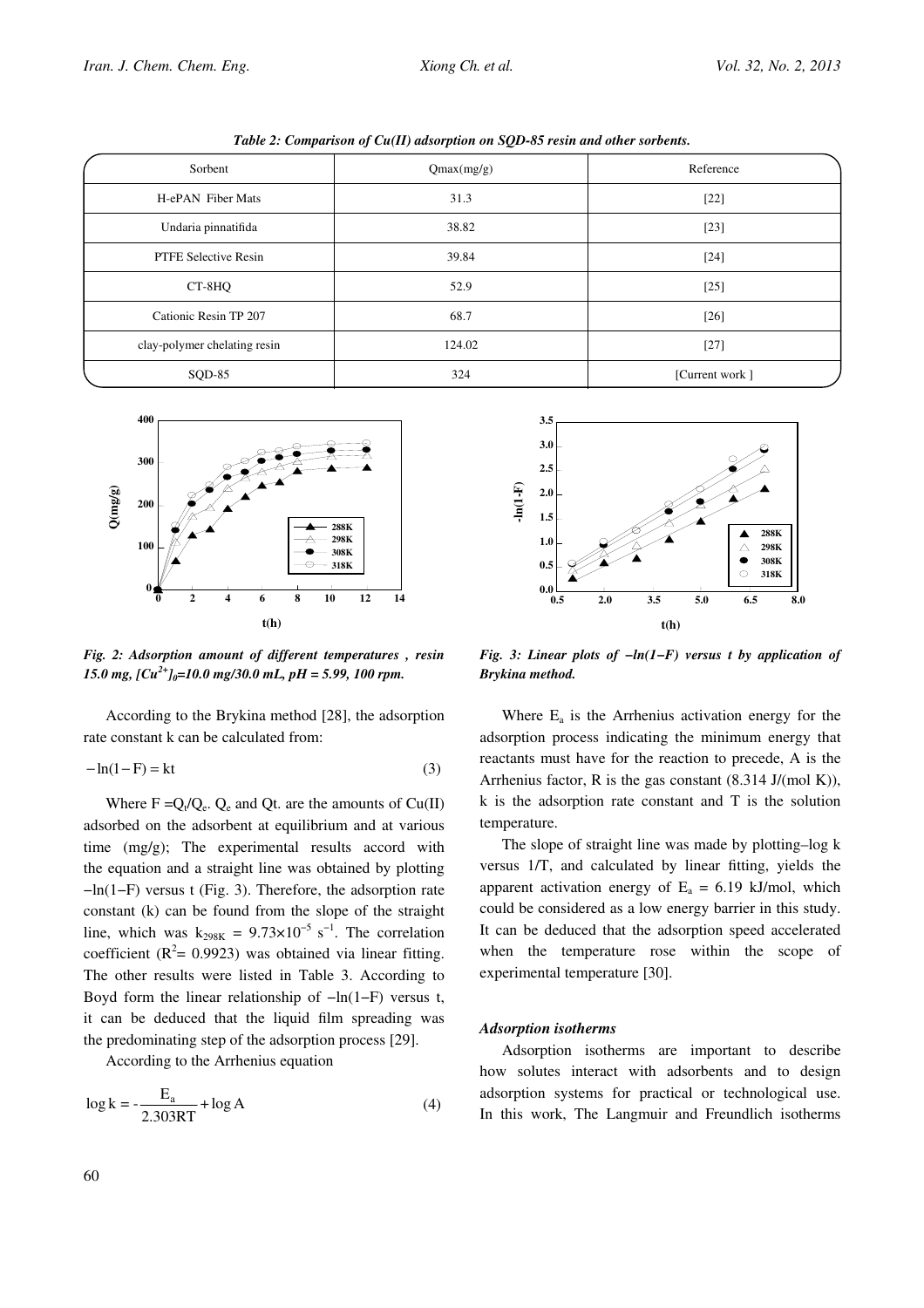| T(k) | Linearity relation of $-\ln(1-F)$ and t | $k \times 10^{-5}$ s <sup>-1</sup> | $R^2$  |
|------|-----------------------------------------|------------------------------------|--------|
| 288  | $y=0.3227x-0.1234$                      | 8.96                               | 0.9812 |
| 298  | $y=0.3502x+0.0374$                      | 9.72                               | 0.9916 |
| 308  | $y=0.3877x+0.1201$                      | 10.76                              | 0.9851 |
| 318  | $y=0.4088x+0.1470$                      | 11.35                              | 0.9905 |

Table 3: Adsorption rate constants (k) for the adsorption of Cu(II) with SQD-85 resin and its correlation coefficient (R<sup>2</sup>).



Fig. 4: Langmuir isotherm curve  $\left[ Cu^{2+} \right]_0 = 3.0$ mg/30.0mL  $\sim$ 6.0mg/30.0mL, pH=5.99, 100 rpm, resin 15.0 mg

are studied by varying the initial concentrations  $(4.0\text{mg}/30.0\text{mL}\sim6.0\text{mg}/30.0\text{mL})$  of the Cu(II) ion solutions at a fixed pH of 5.99.

The adsorption data are usually analyzed on the basis of either the Langmuir or the Freundlich isotherm model [31, 32]. The Langmuir model is developed to describe the adsorption of an adsorbate on a homogeneous, flat surface of an adsorbent. The model assumes that each adsorptive site can only be occupied once in a one-on-one manner. The model can be written as follows:

Langmuir isotherm [31]:

$$
\frac{C_e}{Q_e} = \frac{1}{Q_m K_L} + \frac{C_e}{Q_m}
$$
\n<sup>(5)</sup>

Where  $Q_e$  is the equilibrium Cu(II) ions concentration on the adsorbent  $(mg/g)$ ,  $C_e$  is the equilibrium Cu(II) ions concentration in solution (mg/mL),  $Q_m$  is the maximal adsorption capacity of the metal ions on the adsorbent  $(mg/g)$  and  $K<sub>L</sub>$  is the adsorption equilibrium constant (mL/mg) which reflects quantitatively the affinity between the SQD-85 and Cu (II) ions. The plots of  $C_e/Q_e$ versus  $C_e$  for the adsorption of  $Cu(II)$  ions onto resin give a straight line of slope  $1/Q_m$  and intercept  $1/Q_mK_L$ . The Freundlich isotherm model, on the other hand, is used



Fig. 5: Freundlich isotherm for Cu(II) on resin10.0mg, 15.0mg, 20.0mg, 25.0mg,  $[Cu^{2+}]_0=10.0$  mg/30.0 mL, pH=5.99, 100 rpm

to describe the adsorption of an absorbate on a heterogeneous surface of an adsorbent. This model can be written as follows:

Freundlich isotherm [32]:

$$
\log Q_e = \frac{1}{n} \log C_e + \log K_F \tag{6}
$$

Where  $K_F$  ((mg/g)/(mg/mL)1/n) is the Freundlich constant, and n is an empirical constant related to the magnitude of the adsorption driving force; By plotting  $log C_e$  versus  $log Q_e$  to generate  $K_F$  and n from the intercept and the slope, respectively. The numerical values of n at equilibrium lay between 1 and 10, indicating that Cu(II) ions is favorably adsorbed by SQD-85 resin at all the studied temperatures [28].

The linearized Langmuir and Freundlich adsorption isotherms are given in Figs. 4 and 5, respectively. The adsorption constants evaluated from the isotherms and their correlation coefficients are shown in Table 4. Evidently, both data sets were fitted particularly well with the Langmuir model, with all  $R^2$  values greater than 0.98 [33]. This suggests that the adsorption of  $Cu(II)$  ions by SQD-85 is monolayertype and agrees with the observation that the metal ion adsorption from an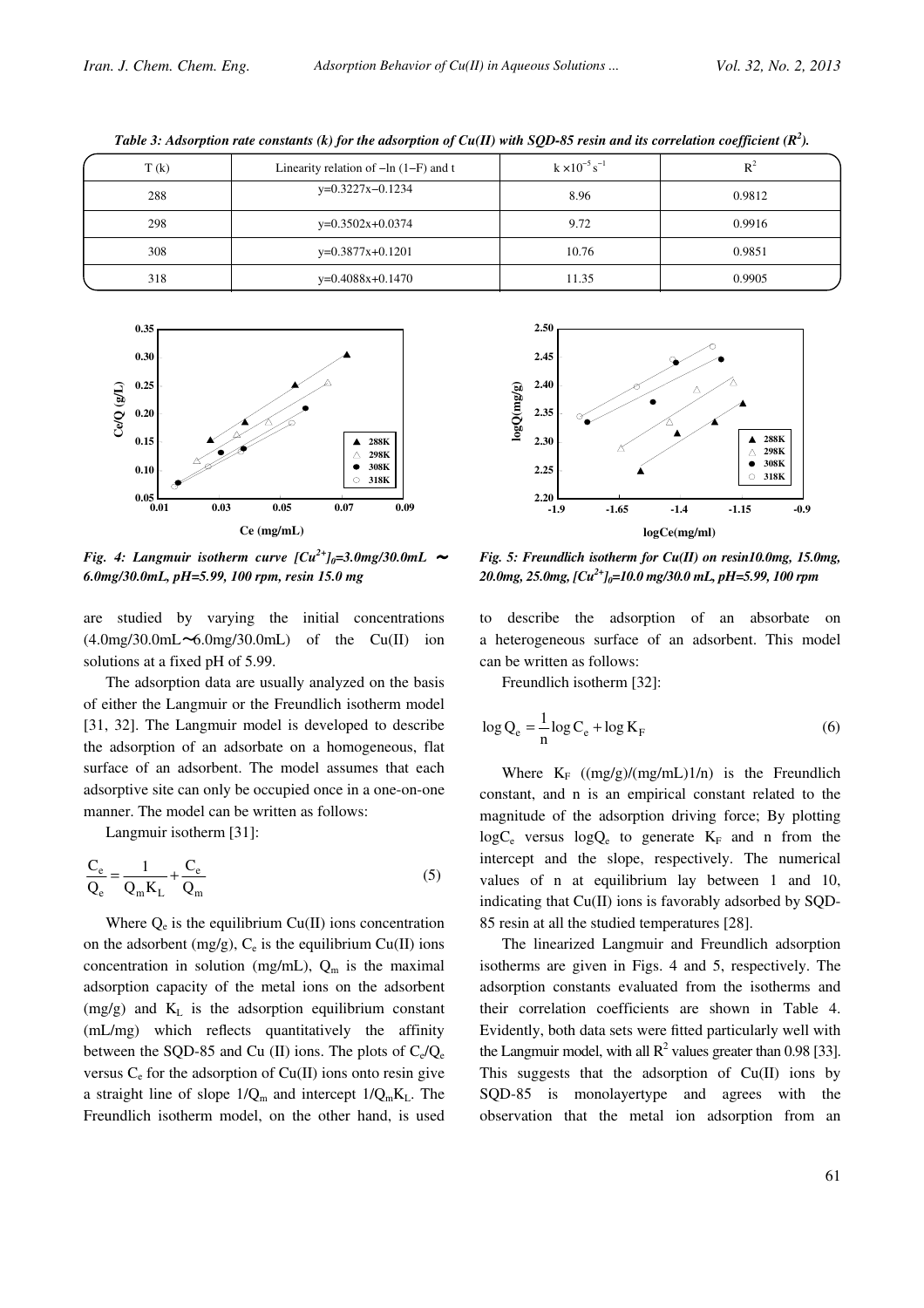| T(K) | Langmuir isotherm |        | Freundlich isotherm |        |  |
|------|-------------------|--------|---------------------|--------|--|
|      | $Q_m (mg/g)$      | $R^2$  | n                   | $R^2$  |  |
| 288  | 284               | 0.9965 | 4.22                | 0.9822 |  |
| 298  | 311               | 0.9928 | 4.55                | 0.8503 |  |
| 308  | 322               | 0.9856 | 3.67                | 0.9426 |  |
| 318  | 342               | 0.9984 | 3.69                | 0.9487 |  |

Table 4: Isotherm constants for the adsorption of Cu(II) on SQD-85 at various temperatures.

| Twee of Thermoughtanic parameters for each for solls of result |                        |                     |            |            |            |
|----------------------------------------------------------------|------------------------|---------------------|------------|------------|------------|
| $\Delta H$ (kJ/mol)                                            | $\Delta S$ (J/(K·mol)) | $\Delta G$ (kJ/mol) |            |            |            |
|                                                                |                        | $T = 288K$          | $T = 298K$ | $T = 308K$ | $T = 318K$ |
| 10.1                                                           | 103.4                  | $-19.6$             | $-20.7$    | $-21.7$    | $-22.7$    |

Table 5: Thermodynamic parameters for Cu(II) on SQD-85 resin.

aqueous solution usually forms a layer on the adsorbent surface. The increase of  $Q_m$  value with the temperature rise signifies that the process needs thermal energy (endothermic) and there was a chemical interaction between adsorbent and adsorbate [34].

# Thermodynamic parameters

In any adsorption procedure, both energy and entropy considerations should be considered in order to determine what process will take place spontaneously. Values of thermodynamic parameters have the great significance for practical application of a process [35]. The amounts of Cu(II) ions adsorbed at equilibrium at different temperatures have been examined to obtain thermodynamic parameters for the adsorption system.

Thermodynamic parameters such as the Gibb's free energy ( $\Delta G$ ), enthalpy ( $\Delta H$ ) and entropy ( $\Delta S$ ) for the adsorption process can be determined by using following equations [12] and reported in Table 5.

$$
\log D = -\frac{\Delta H}{2.303RT} + \frac{\Delta S}{2.303R}
$$
 (7)

$$
\Delta G = \Delta H - T\Delta S \tag{8}
$$

Where R is the gas constant  $(8.314 \text{ J} / \text{ (mol K)}),$  T is the absolute temperature  $(K)$ ,  $D$  is the distribution coefficient of the adsorbate. From the slope and intercept of the plot logD versus  $1/T \times 10^3$ , the values of  $\Delta H$  and  $\Delta S$ had been computed, while  $\Delta G$  was calculated using Eq. (8). As seen from Table 5, Gibb's free energy  $(\Delta G)$ is negative, as expected for a spontaneous process under

the conditions applied and the decreasing of  $\Delta G$  with increasing temperature that indicated a better adsorption was occurred at higher temperatures. The positive value of entropy  $(\Delta S)$  indicates the increasing randomness at the solid/liquid interface during the adsorption of  $Cu^{2+}$  ions on SQD-85. The positive value of enthalpy ( $\Delta H$ ) indicates the endothermic nature of adsorption process. [12, 36].

# Influence of concentration of eluant solution on the desorption ratio

Efficient elution of adsorbed solute from resin is essential to ensure the reuse of resin for repeated adsorption-desorption cycles. Therefore, different concentrations of HCl solutions were used to perform desorption tests in order to choose proper desorption solution. The results listed in Table 6. showed that the percentage of elution for Cu(II) was different when the concentration of HCl was in the range of  $0.25$ mol/L $\sim$ 3.0mol/L. At first, with the increasing of HCl concentration the percentage of elution for Cu(II) increased accordingly and the percentage can achieve 100 % at the concentration of 1.0 mol/L HCl, then descended to 78.24% at the concentration of 3.0 mol/L HCl. Generally, the tendency of Cu forming the coordination anion enhances, and the eluting effect is better as the acidity increases. However, the results showed that the eluting rate was 100% with 1.0 mol/L HCl while it was 78.24% with 3.0 mol/L HCl. This is probably because as the HCl concentration increased, the cation [OH]<sup>+</sup> formed by resin function group  $(CO)$  and  $H^+$ , which led to the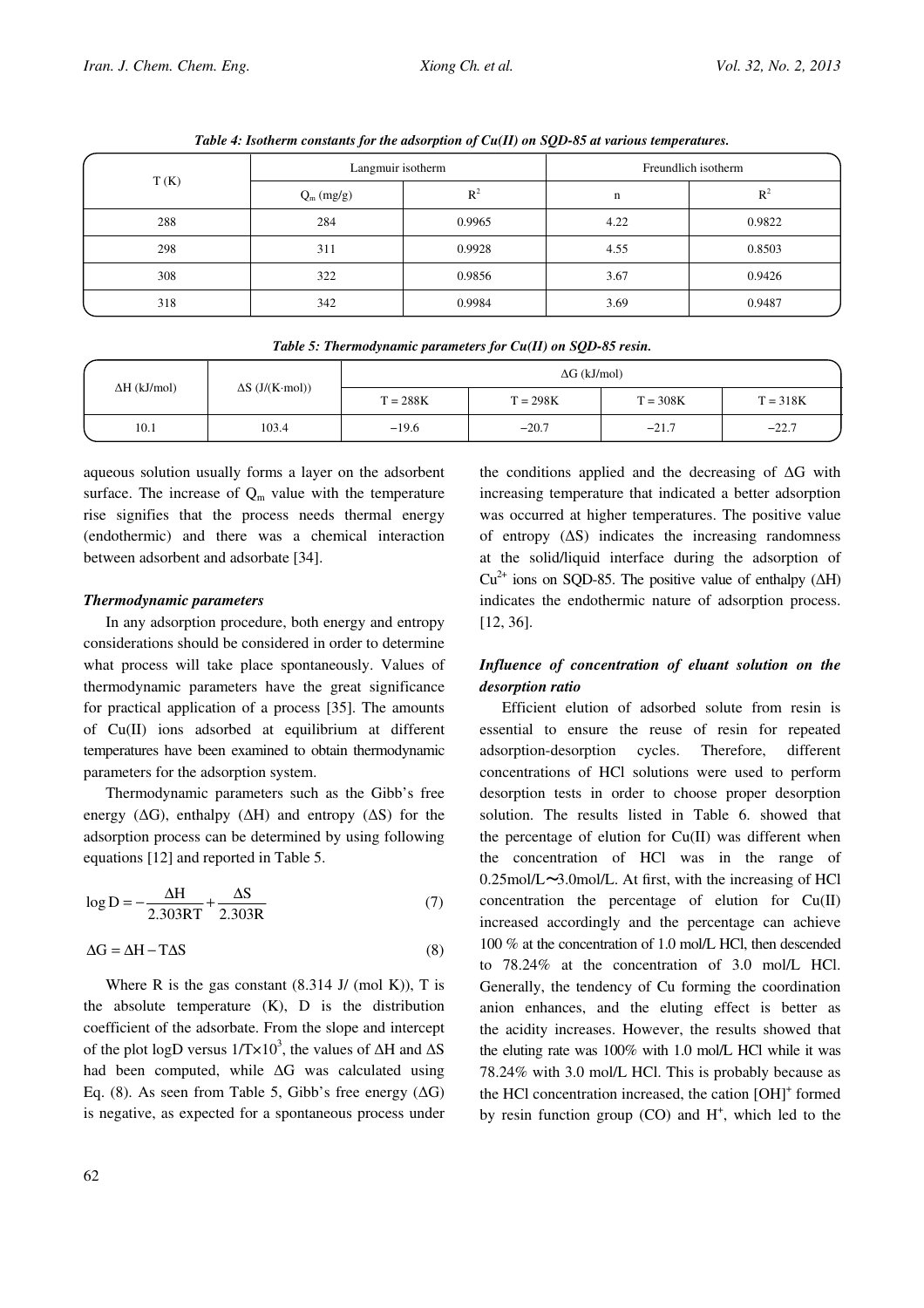| Eluents              | $0.25$ mol/LHCl | $0.5$ mol/LHCl | .0mol/LHCl | 2.0mol/LHCl | 3.0mol/LHCl |
|----------------------|-----------------|----------------|------------|-------------|-------------|
| Eluention percentage | 85.83%          | 89.46%         | 100%       | 83.24%      | 78.24%      |





Fig. 6: Linear Plot of  $ln$  [( $C_o/C_e$ ) – 1] versus t (resin 150.0 mg,  $pH = 5.99$ ,  $C_0 = 0.20$  mg/mL, flow rate = 0.25 mL/min).

decline of the elution rate. It was evident from data that the maximum percentages of elution for  $Cu(II)$ were obtained by using 1.0mol/L HCl solution as an eluant.

### Dynamic adsorption and desorption

### Dynamic adsorption curve

Batch experimental data are often difficult to apply directly to the fixed-bed sorption because isotherms are unable to give accurate data for a dynamically operated column. The fixed-bed column operation allows more efficient utilization of the adsorptive capacity than the batch process. One of the main tools used in the investigation of the efficiency in adsorption columns is the breakthrough analysis. Total adsorbed  $Cu(II)$  quantity (Q; mg/g) in the column for a given feed concentration and flow rate can be calculated from [4]:

$$
Q = \int_0^v \frac{(C_0 - C_e)}{m} dV
$$
 (9)

Where  $C_0$  and  $C_e$  are metal ion concentrations in the influent and effluent, respectively, m is the total weight of the sorbent loaded in the column and V is the volume of metal solution passed through the column. The capacity value Q was obtained by graphical integration as 349 mg/g. Successful design of a column sorption process requires prediction of the concentration-time profile or breakthrough curve for the effluent. The maximum



Fig. 7: Breakthrough curves (resin  $150.0$  mg,  $pH = 5.99$ ,  $C_0 = 0.20$  mg/mL, flow rate = 0.25 mL/min).

sorption capacity of a sorbent is also needed in design. Traditionally, the Thomas model is used to fulfill the purpose. The model has the following form [22]:

$$
\frac{C_e}{C_0} = \frac{1}{1 + \exp[K_T(Qm - C_0)/\theta]}
$$
(10)

Where  $K_T$  is the Thomas rate constant (mL/(min mg) and  $\theta$  is the volumetric flow rate (mL/min), m is the mass of the resin (g), The linearized form of the Thomas model is as follows:

$$
\ln(\frac{C_0}{C_e} - 1) = \frac{K_T Qm}{\theta} - \frac{K_T C_0}{\theta} V
$$
 (11)

The kinetics coefficient  $K_T$  and the adsorption capacity Q of the column can be determined from a plot of  $ln[(C_0/C_e) - 1]$  versus t at a certain flow rate as shown in Fig. 6. The Thomas equation coefficient for Cu(II) adsorption was  $K_T=1.42\times10^{-2}$  mL/(min mg) and Q=337 mg/g. The theoretical predictions based on the model parameters were compared with the observed data as shown in Fig. 7. It was shown that the experimental data were well fitted by the model of Thomas model with the high  $R^2$  value (0.9927) and the calculated Q value was very close to the experimental data. The successful simulation of the experimental result demonstrates the validity of applying Thomas model for the design and simulation of column adsorption.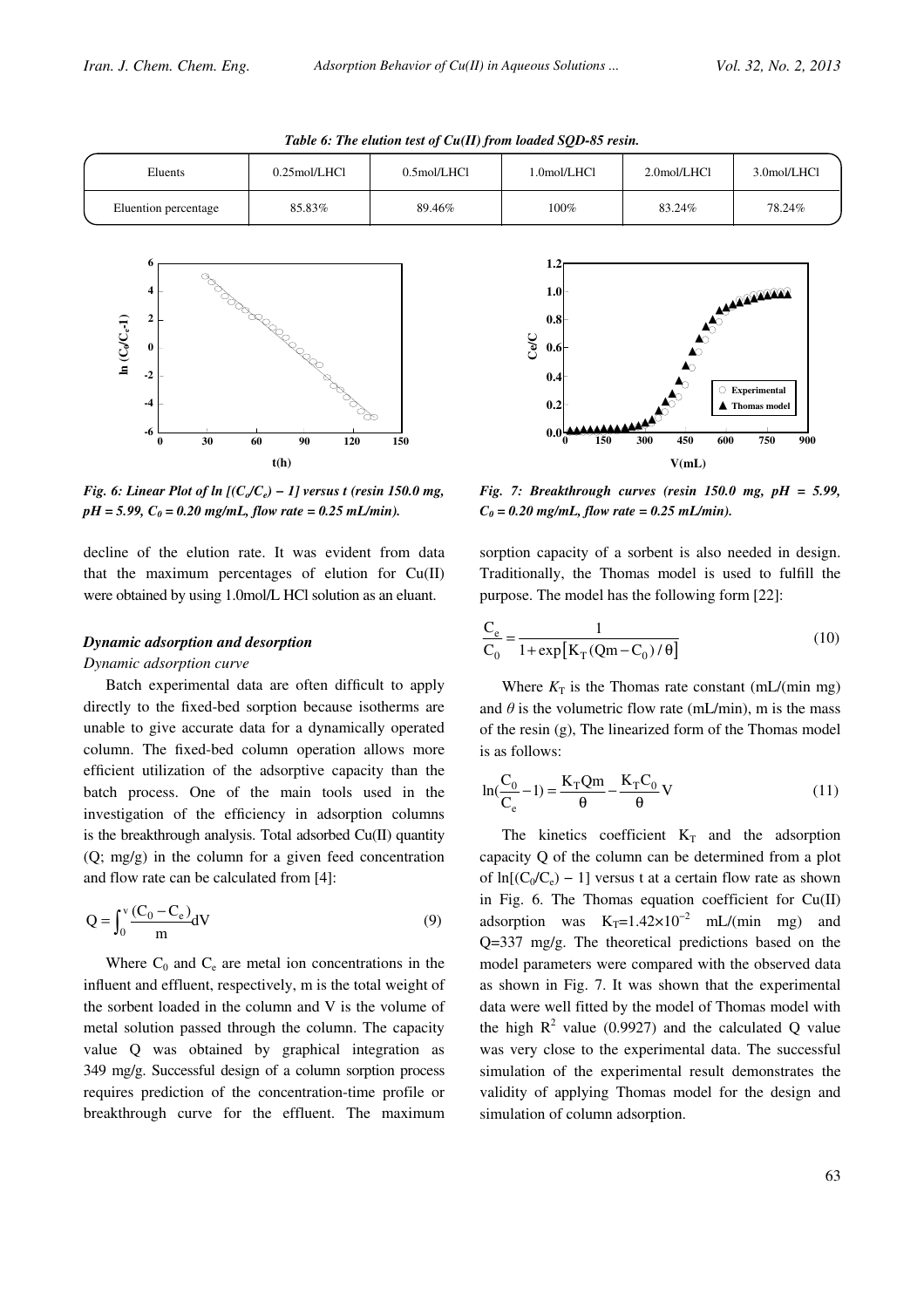

Fig. 8: Dynamic desorption curve (resin 150.0 mg,  $pH = 5.99$ , flow rate  $=0.25$  mL/min).

#### Dynamic desorption curve

With respect to the dynamic desorption of Cu(II) from SQD-85 resin, the 1.0 mol/L HCl eluant was employed. Desorption curve was plotted with the effluent concentration  $(C_e)$  versus elution volume  $(V)$  from the column at a certain flow rate. As shown in Fig. 8, the total volume of eluent was 100 mL and the desorption process took 6.5 h, after which further desorption was negligible.

The volume of elution was significantly less than saturation volume, which was beneficial to the easy handling and it can obtain a relatively high concentration for economical recovery of Cu(II).

## IR Spectra

IR analysis is an important analytical tool for determination of adsorption mechanism. The information about structural changes caused by the SQD-85 resin loading with Cu (II) was given by FT-IR spectra. It was found that the characteristic peak of hydroxyl groups stretching vibrations shift to lower frequency (from 3436.04 cm<sup>-1</sup> to 3423.49 cm<sup>-1</sup>), the characteristic peak of the bond CO shifts from 1629.32 cm<sup>-1</sup> to 1608.41 cm<sup>-1</sup> and the characteristic peak of the bond C–OH shifts from 1385.86 cm−1 to 1401.81 cm−1. These results showed that there are coordination bonds between oxygen atoms and Cu(II) and that H of C–OH had been exchanged with the formation of a complex compound.

# **CONCLUSIONS**

Cu(II) can be optimally adsorbed on SQD-85 resin in HAc–NaAc medium at pH 5.99. The statically saturated adsorption capacity of Cu(II) was 324 mg/g at 298 K. It is evident from the experimental data that the adsorption of Cu(II) onto SQD-85 resin obeys the Langmuir isotherm model. The adsorption coefficients agree well with the conditions supporting favourable adsorption. The adsorption rate constant  $k_{298K}$  was  $9.73 \times 10^{-5}$  s<sup>-1</sup> and the apparent activation energy E<sup>a</sup> was 6.19 kJ/mol, indicating that the adsorption had a low potentialbarrier. Thermodynamic parameters,  $\Delta S$ ,  $\Delta H$  and  $\Delta G$ , on the adsorption for Cu(II) indicated that the adsorption process was spontaneous and endothermic. The Cu(II) adsorbed on SQD-85 resin can be eluted by using 1.0 mol/L HCl solution as an eluant indicating that the resin can be regenerated and reused. Thomas model was reasonably accurate in predicting experimental column results for this work. Column experiments showed that it is possible to removal and recovery Cu(II) from aqueous medium dynamically. The FT-IR spectra of SQD-85 resin before and after the adsorption of Cu(II) showed that hydrogen and oxygen atoms in the −OH and  $C=O$  groups were involved in  $Cu(II)$  adsorption.

## Acknowledgements

The work is supported by the State Key Laboratory Breeding Base of Green Chemistry-Synthesis Technology (GCTKF 2012009) and the Special Major Science and Technology Project of Zhejiang Province, China (Project. 2011C11098).

Received : Apr. 4, 2012 ; Accepted : Oct. 30, 2012

### **REFERENCES**

- [1] Gupta S.S., Bhattacharyya K.G., Immobilization of Pb(II), Cd(II) and Ni(II) Ions on Kaolinite and Montmorillonite Surfaces from Aqueous Medium, J. Environ. Manage., 87, p. 46 (2008).
- [2] Liu F., Luo X., Lin X., Liang L., Chen Y., Removal of Copper and Lead from Aqueous Solution by Carboxylic Acid Functionalized Deacetylated Konjac Glucomannan, J. Hazard. Mater., 171, p. 802 (2009).
- [3] Chantawong V., Harvey N.W., Bashkin V.N., Comparison of Heavy Metal Adsorptions by Thai Kaolin and Ballclay, Water. Air. Soil Pollut., 148, p. 111 (2003).
- [4] Licínio M., Gando-Ferreira I.S., Romão M.J., Equilibrium and Kinetic Studies on Removal of  $Cu<sup>2+</sup>$ and  $Cr<sup>3+</sup>$  from Aqueous Solutions Using a Chelating Resin, Chem. Eng. J., 172, p. 277 (2011)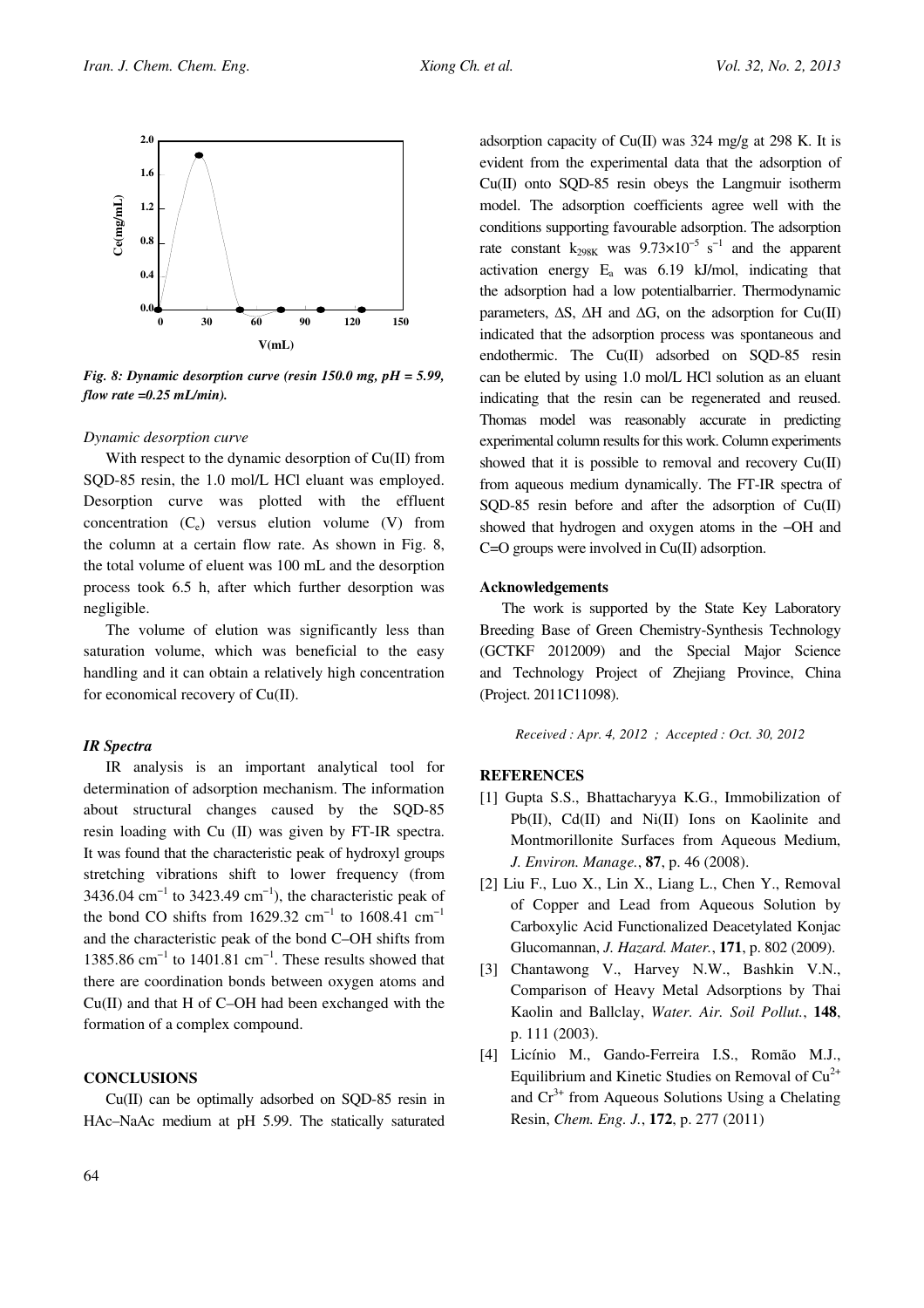- [5] Brix K.V., DeForest D.K., Adams W.J., Assessing Acute and Chronic Copper Risks to Freshwater Aquatic Life Using Species Sensitivity Distributions for Different Taxonomic Groups, Environ. Toxicol. Chem., 20, p. 1846 (2001).
- [6] He Z.L., Yang X.E., Stoffella P.J., Trace Elements in Agroecosystems and Impacts on the Environment, J. Trace Elem. Med. Biol., 19, p. 125 (2005).
- [7] Babula P., Adam V., Opatrilova R., Zehnalek J., Havel L., Kizek R., Uncommon Heavy Metals, Metalloids and Their Plant Toxicity: a Review, Environ. Chem. Lett., 6, p. 189 (2008).
- [8] Rengaraj S., Yeon J.W., Kim Y., Jung Y., Ha Y.K., Kim W.H., Adsorption Characteristics of Cu(II) Onto Ion Exchange Resins 252H and 1500H: Kinetics, Isotherms and Error Aanalysis, J. Hazard. Mater., 143, p. 469 (2007).
- [9] Johnson P.D., Watson M.A., Brown J., Jefcoat I.A., Peanut Hull Pellets as a Single use Sorbent for the Capture of Cu (II) from Wastewater, Waste. Manag., 22, p. 471 (2002).
- [10] Theophanides T., Anastassopoulou J., Copper and Ccarcinogenesis, Oncology. Hematology., 42, p. 57 (2002).
- [11] Matlock M.M., Howerton B.S., Atwood D.A., Chemical Precipitation of Heavy Metals from Acid Mine Crainage, Water. Res., 36, p. 4757 (2002).
- [12] Xiong C.H., Yao C.P., Wang Y.J., Adsorption Behaviour and Mechanism of Ytterbium (III) on Imino-Diacetic Acid Resin, Hydrometallurgy, 82, p. 190 (2006).
- [13] Kondo K., Kamio E., Separation of Rare Earth Metals with a Polymeric Microcapsule Membrane, Desalination, 144, p. 249 (2002).
- [14] Sharma I.G., Alex P., Bidaye A.C., Suri A.K., Electrowinning of Cobalt from Sulphate Solutions, Hydrometallurgy., 80, p. 132 (2005).
- [15] Minowa H., Ebihara M., Separation of Rare Earth Elements from Scandium by Extraction Cchromatography: Application to Radiochemical Neutron Activation Analysis for Trace Rare Earth Elements in Geological Samples, Ana. Chim. Acta., 498, p. 25 (2003).
- [16] Kampalanonwat P., Supaphol P., Preparation and Adsorption Behavior of Aminated Electrospun Polyacrylonitrile Nanofiber Mats for Heavy Metal Ion Removal, ACS Appl. Mater. Inter., 2, p. 3619 (2010).
- [17] Tan I.A.W., Ahmad A.L., Hameed B.H., Adsorption of Basic Dye Using Activated Carbon Prepared Fromoil Palmshell: Batch and Fixed Bed Studies, Desalination, 225, p. 13 (2005).
- [18] Xiong C.H., Yao C.P., Preparation and Application of Acrylic Acid Grafted Polytetrafluoroethylene Fiber as a Weak Acid Cation Exchanger for Adsorption of Er(III), J. Hazard. Mater., 170, p. 1125 (2009).
- [19] Li X.J., Fu Y.J., Luo M., Preparative Separation of Dryofragin and Aspidin BB from Dryopteris Fragrans Extracts by Macroporous Resin Column Chromatography, J. Pharm. Biomed. Anal., 61, p. 199 (2012).
- [20] Gong B., Li X., Wang F., Chang X., Synthesis of Spherical Macroporous Epoxy-Dicyandiamide Chelating Resin and Properties of Concentration and Separation of Trace Metal Ions from Samples, Talanta, 52, p. 217 (2000).
- [21] Alkan M., Kalay B., Dógan M., Özkan D., Removal of Copper Ions from Aqueous Solutions by Kaolinite and Batch Design, J. Hazard. Mater., 153, p. 867 (2008).
- [22] Kampalanonwat P., Supaphol P., Preparation of Hydrolyzed Electrospun Polyacrylonitrile Fiber Mats as Chelating Substrates: A Case Study on Copper(II) Ions, Ind. Eng. Chem. Res., 50, p. 11912 (2011).
- [23]Chen Z., Ma M., Han M., Biosorption of Nickel and Copper Onto Treated Alga (Undaria Pinnatifida): Application of Isotherm and Kinetic Models, J. Hazard. Mater., 155, p. 327 (2008).
- [24] Zhao X.W., Song N.Z., Jia Q.O., Zhou W.H., Studies on the Sorption of Cadmium(II), Zinc(II), and Copper(II) with PTFE Selective Resin Containing Primary Amine N1923 and Cyanex923. Ind. Eng.Chem.Res., 50, p. 4625(2011).
- [25] Barros F.C.F., Sousa F.W., Cavalcante R.M., Carvalho T.V., Dias F.S., Queiroz D.C., Vasconcellos L.C.G., Nascimento R.F., Removal of Copper, Nickel and Zinc Ions from Aqueous Solution by Chitosan-8-Hydroxyquinoline Beads, Clean, 36, p. 292(2008).
- [26] Park K.H., Parhi P.K., Kang, N.H., Studies on Removal of Low Content Copper from the Sea Nodule Aqueous Solution using the Cationic Resin TP 207, Separ. Sci. Technol., 47, p. 1531(2012).